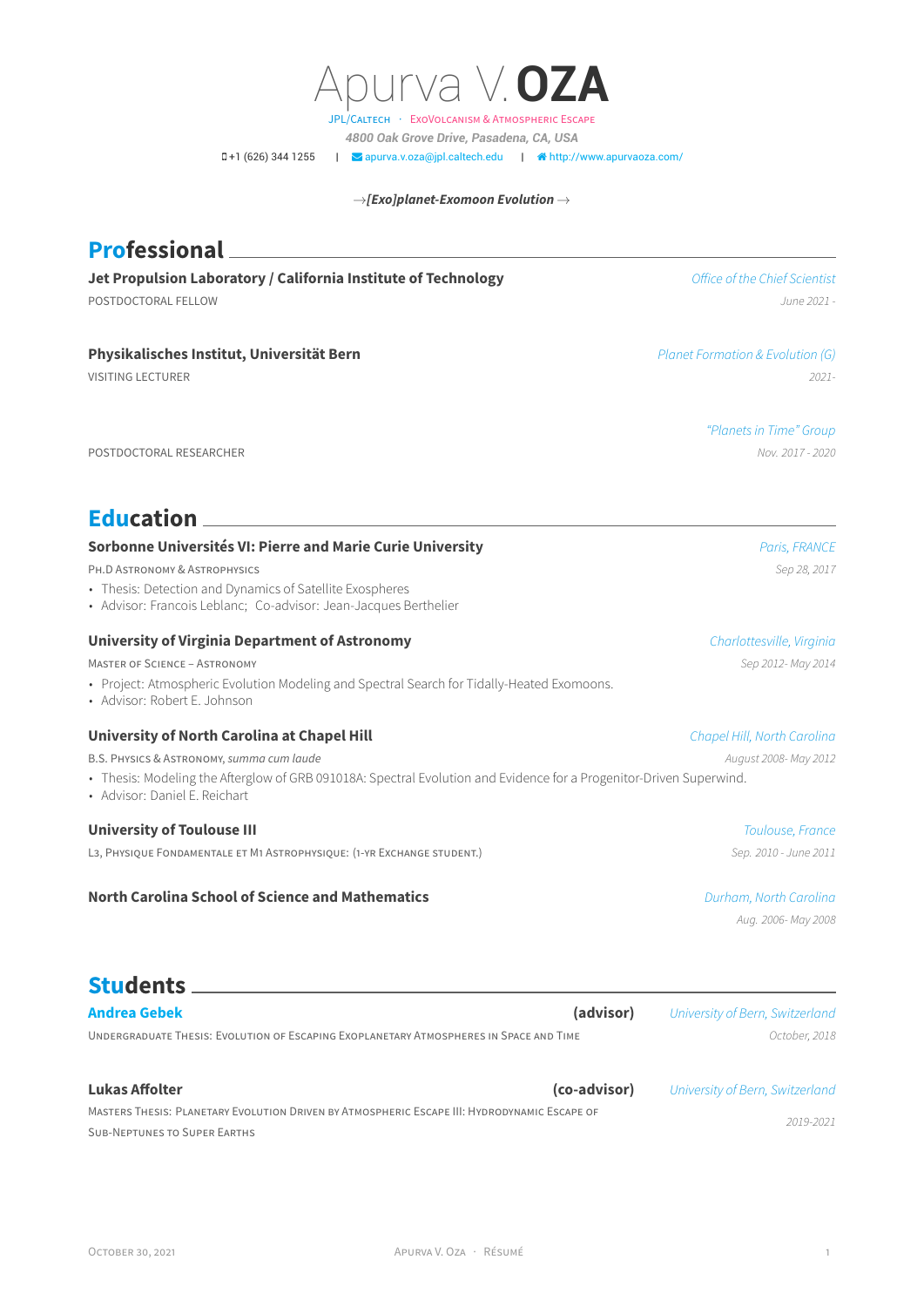# **Observational Programs**

| <b>VLT/ESPRESSO</b>                                                                                                                           | <b>PI</b>         | 3 half nights<br>2020B and 2021A |
|-----------------------------------------------------------------------------------------------------------------------------------------------|-------------------|----------------------------------|
| Anomalous sodium at WASP-49b: Evidence of circumplanetary evaporation akin to the Jupiter system?<br><b>GMRT</b>                              | PI                | 12 hours<br>2021A                |
| Novel Method to Detect Active Exomoons: Moon-Induced Cyclotron Emission                                                                       |                   |                                  |
| <b>KECK/HIRES</b>                                                                                                                             | <b>Science PI</b> | 4 half nights<br>2019-2020       |
| Evidence for Exogenic Metals at Two Close-in Gas Giant Systems?                                                                               |                   |                                  |
| LBT/LMIRCAM                                                                                                                                   | $Co-I$            | 1 half-night<br>2014             |
| Direct Atmospheric Characterization of HR8799b&c                                                                                              |                   |                                  |
| <b>APO/ARCES</b>                                                                                                                              | PI                | 4 half-nights<br>2013; 2014      |
| Detecting Evaporating Exomoons from Transits Using Transmission Spectroscopy                                                                  |                   |                                  |
| <b>Peer-Review Service and Affiliations</b>                                                                                                   |                   |                                  |
| <b>Universe</b>                                                                                                                               |                   | $2020 -$                         |
| <b>EDITOR</b>                                                                                                                                 |                   |                                  |
| <b>Frontiers in Astronomy and Space Sciences</b><br><b>SPECIAL ISSUE: EXOMOONS AND EXORINGS: THE NEXT FRONTIER IN EXOPLANETS TOPIC EDITOR</b> |                   | 2020-2022                        |
| The Astrophysical Journal, Nature Astronomy, Geosciences, PASP<br>REFEREE                                                                     |                   | 2018-                            |
| <b>CHEOPS (CHaracterising ExOPlanets Satellite)</b><br>SCIENCE TEAM COLLABORATOR FOR FEATURE CHARACTERIZE TEAM                                |                   | $2019 -$                         |
| <b>NASA Solar System Workings Program</b><br><b>REVIEWER</b>                                                                                  |                   | 2018                             |

# **TEACHING**

 $G =$  Graduate course;  $U =$  undergraduate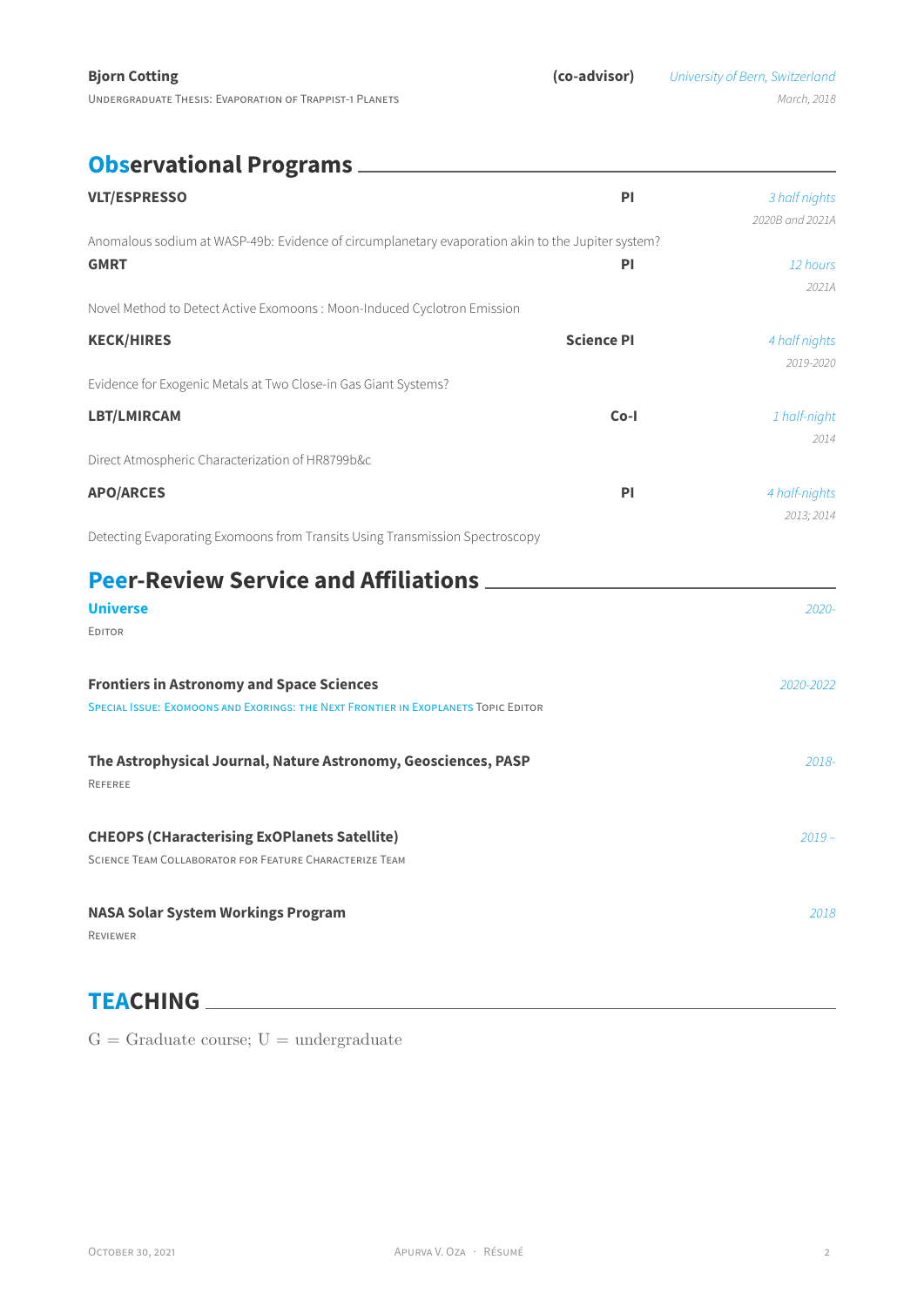|                                                                                    | F.2018; |                     |
|------------------------------------------------------------------------------------|---------|---------------------|
|                                                                                    | F.2019. |                     |
| <b>Lecturer: Planet Formation &amp; Evolution (G), with Professor Yann Alibert</b> | F.2020  | University of Bern  |
|                                                                                    | (Zoom)  |                     |
|                                                                                    | F.2021  |                     |
|                                                                                    |         | Indian Institute of |
| July. 2019 Visiting Lecturer, Introduction to Planetary Astrophysics (G)           |         | Astrophysics;       |
|                                                                                    |         | Raman Research      |
|                                                                                    |         | Institute           |
| <b>Instructor: Physik II (U)</b> , Electromagnetism & Modern Physics               | S.2018  | University of Bern  |

|           | 2012-2014 Instructor & Grader: Introductory Astronomy Courses (U), 320 Hours                                              | UVA                           |
|-----------|---------------------------------------------------------------------------------------------------------------------------|-------------------------------|
|           | 2013-2014 Developed new course: Astr 1221 Skynet Virginia (U), with Professor Edward Murphy                               | UVA                           |
| 2013-2014 | Developed new course: Astr 1270R: Physics of the Unsolved Mysteries of the Universe (U).<br>with Professor Kelsey Johnson | <b>UVA</b>                    |
|           | 2013, 2014 Instructor: Educational Research in Radio Astronomy (ERIRA) (U), Lead Polarization Project                     | Green Bank, WV.<br><b>USA</b> |
| 2012      | Guest Lecturer: Astr 1210, 1270 (U), Intro Astronomy & Unsolved Mysteries of the Universe                                 | <b>UVA</b>                    |
|           | 2011-2012 Teaching Assistant (U), Skynet Astronomy Labs                                                                   | <b>UNC</b>                    |

# **Honors & Awards**

| 2016 | <b>2nd place presentation</b> , National Solar & Terrestrial Conference (PNST)                  | Hendaye, France     |
|------|-------------------------------------------------------------------------------------------------|---------------------|
|      | 2013, 2014 Hearst Fellowship in the Biological and Physical Sciences, \$6000                    | Virginia, USA       |
| 2012 | <b>Robert Shelton Award for Outstanding Research, UNC Department of Physics &amp; Astronomy</b> | North Carolina, USA |
|      | 2009-2012 NASA Space Grant Research Fellowship, \$12,500                                        | North Carolina, USA |
| 2007 | <b>Best Undergraduate Poster, American Physical Society</b>                                     | Tennesse, USA       |

# **Education Public Outreach & Initiatives**

| Jan. 2018 - | Visiting Scientist: Indian Planetary Society,                                                | Gujarat, India      |
|-------------|----------------------------------------------------------------------------------------------|---------------------|
| present     |                                                                                              |                     |
| 2017        | <b>Finalist</b> Science Magazine's:, Dance Your PhD Competition.                             | Paris, France       |
| $2016 -$    | Founder: CafeAstroParisien, Monthly Astronomy Discussions                                    | Paris, France       |
|             | 2011-2014 Telescope Operator & Educator: Public Nights., McCormick & Morehead Observatories. | UVA & UNC           |
|             | 2011-2012 Morehead Planetarium Educator, Carolina Skies Full Dome Theater Lectures           | North Carolina, USA |
|             | 2012-2014 Planetarium Educator, EPO Initiative: Dark Skies Bright Kids.                      | Virginia USA        |
|             | 2008-2012 Staff Writer, Carolina Scientific                                                  | <b>UNC</b>          |
| 2007        | Mathematics Instructor, EPO Initiative: Akanksha                                             | Maharashtra, India  |
|             |                                                                                              |                     |

# **PUBLICATIONS**

# FIRST & DUAL-AUTHOR PEER-REVIEWED PUBLICATIONS

- 8. Mayank Narang, **Apurva V. Oza**, Kaustubh Hakim, Manoj Puravankara, Ravinder Banyal, and Daniel P Thorngren. "Radio-Loud Exoplanet-Exomoon Survey (RLEES): GMRT Search for Electron Cyclotron Maser Emission." 2021, *The Astrophysical Journal*, *submitted*.
- 7. A.Gebek & **A.V. Oza**. [Alkaline Exospheres of Exoplanet Systems: Evaporative Transmission](https://doi.org/10.1093/mnras/staa2193) Spectra . 2020, *[Monthly Notices of the Royal Astronomical Society](https://doi.org/10.1093/mnras/staa2193)*, Volume 497, Issue 4, Pages 5271–5291
- 6. **A.V. Oza**, R.E. Johnson, E. Lellouch, C.Schmidt, N.Schneider, C.Huang, D.Gamborino, A.Gebek, A.Wyttenbach, B.-O. Demory, C.Mordasini, P. Saxena, D.Dubois, A.Moullet, and N.Thomas. [Sodium and Potassium Signatures of Volcanic Satellites Orbiting Close-in Gas Giant Exoplanets.](https://iopscience.iop.org/article/10.3847/1538-4357/ab40cc)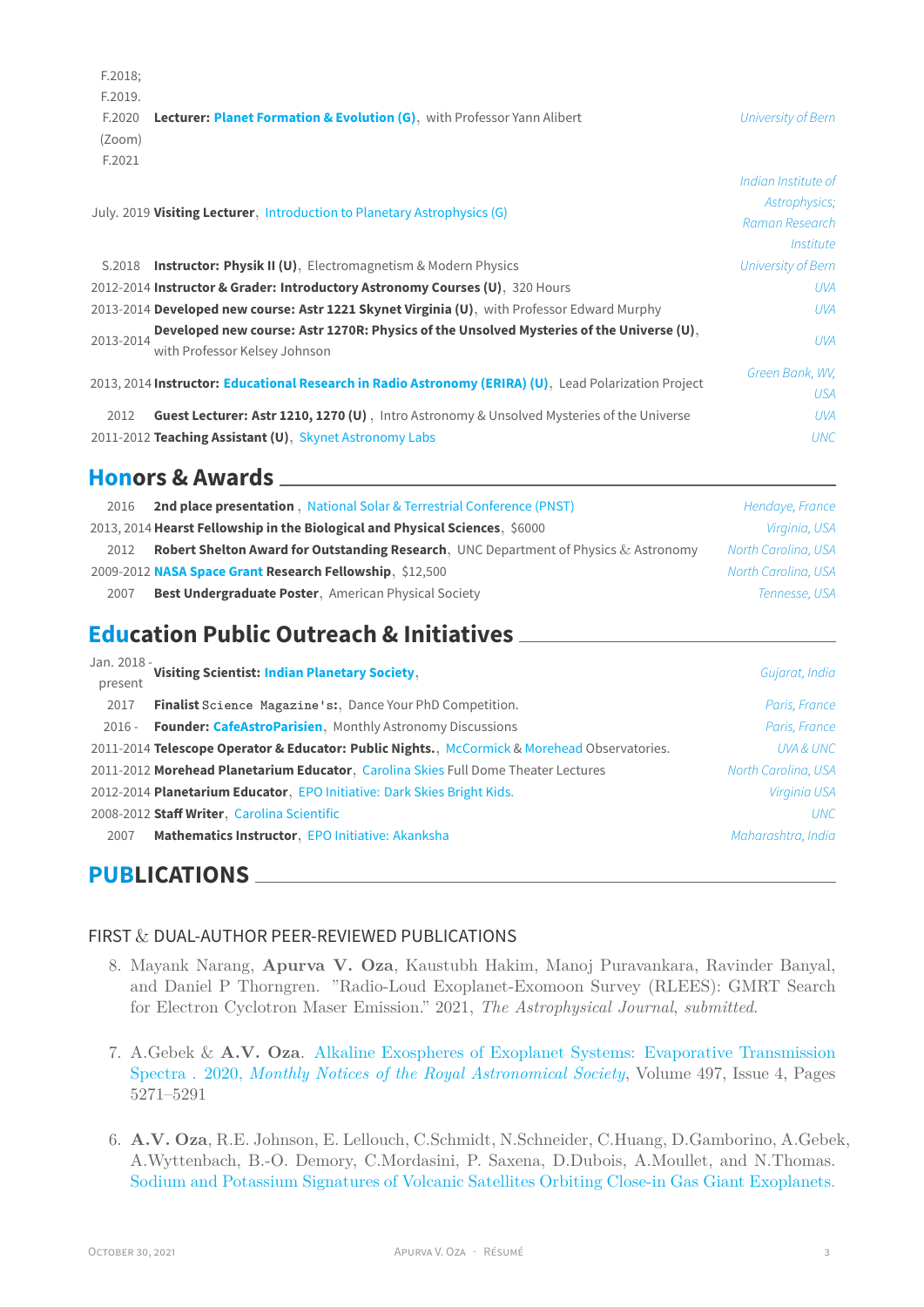[2019, The Astrophysical Journal](https://iopscience.iop.org/article/10.3847/1538-4357/ab40cc), 885(2), 168.

- 5. R.E. Johnson, **A.V. Oza**, F.Leblanc, C.Schmidt, T.A. Nordheim, and T.A. Cassidy. [The Ori](http://adsabs.harvard.edu/abs/2018arXiv180410589J)gin and Fate of  $O_2$  [in Europa's Ice: An Atmospheric Perspective. 2019, Space Science Reviews,](http://adsabs.harvard.edu/abs/2018arXiv180410589J) 215(1), 20.
- 4. **A.V. Oza**, F. Leblanc, R.E. Johnson, C. Schmidt, L. Leclercq, T.A. Cassidy, and J.Y. Chaufray. Dusk-Over Dawn O<sub>2</sub> [Asymmetry in Europa's Near-Surface Atmosphere. 2019, Planetary and](https://ui.adsabs.harvard.edu/abs/2019P%26SS..167...23O/abstract) [Space Science](https://ui.adsabs.harvard.edu/abs/2019P%26SS..167...23O/abstract), 167, 23-32.
- 3. **A.V. Oza**, R.E. Johnson, and F. Leblanc. [Dusk/dawn atmospheric asymmetries on tidally](https://ui.adsabs.harvard.edu/abs/2018Icar..305...50O/abstract)locked satellites:  $O_2$  [at Europa. 2018, Icarus,](https://ui.adsabs.harvard.edu/abs/2018Icar..305...50O/abstract) Volume 305, p.50-55.
- 2. F. Leblanc, **A.V. Oza**, L. Leclercq, C. Schmidt, T.A. Cassidy, R. Modolo, J.Y. Chaufray, and R.E. Johnson. [On the Orbital Variability of Ganymede's Atmosphere. 2017, Icarus](http://oza.page.latmos.ipsl.fr/publications/Leblanc_etal_2017_accepted.pdf) 293, 185-198.
- 1. R. E. Johnson, **A.V. Oza**, L. A. Young, A. N. Volkov, and C. Schmidt. [Volatile Loss and](http://adsabs.harvard.edu/abs/2015ApJ...809...43J) [Classification of Kuiper Belt Objects. 2015, The Astrophysical Journal,](http://adsabs.harvard.edu/abs/2015ApJ...809...43J) Volume 809, Issue 1, article id. 43, 9 pp.

## PEER-REVIEWED GROUP PUBLICATIONS

- 13. Marc Hesse, Jacob S. Jordan, Steven D. Vance, and **Apurva V. Oza** . "Downward Oxidant Transport Through Europa's Ice Shell by Density-Driven Brine Percolation" 2021, Geophysical Research Letters, *in review*.
- 12. LIFE collaboration et al. incl. **A.V. Oza** . [Large Interferometer For Exoplanets \(LIFE\): I. Im](https://arxiv.org/pdf/2006.11308.pdf)[proved exoplanet detection yield estimates for a large mid-infrared space-interferometer mission](https://arxiv.org/pdf/2006.11308.pdf) [2021, eprint arXiv:2101.07500](https://arxiv.org/pdf/2006.11308.pdf), Astronomy & Astrophysics, *in review*.
- 11. T. Bertrand, E. Lellouch, B.J. Holler et al. incl. **A.V. Oza** . [Volatile Transport Modeling on](https://ui.adsabs.harvard.edu/abs/2021arXiv211011992B/abstract) [Triton With New Observational Constraints 2021, Icarus,](https://ui.adsabs.harvard.edu/abs/2021arXiv211011992B/abstract) *in press*.
- 10. N. Jäggi et al. incl. **A.V. Oza** . [Evolution of Mercury's Earliest Atmosphere 2021, Planetary](https://ui.adsabs.harvard.edu/abs/2021arXiv211008093J/abstract) [Science Journal](https://ui.adsabs.harvard.edu/abs/2021arXiv211008093J/abstract), *in press*.
- 9. S. Charnoz et al. incl. **A.V. Oza** . [Tidal pull of the Earth strips the proto-Moon of its volatiles.](https://ui.adsabs.harvard.edu/abs/2021Icar..36414451C/abstract) [2021, Icarus](https://ui.adsabs.harvard.edu/abs/2021Icar..36414451C/abstract), Volume 364, 114451.
- 8. H. Jens Hoeijmakers et al. incl. **A.V. Oza** . [Hot Exoplanet Atmospheres Resolved with Transit](https://arxiv.org/pdf/2006.11308.pdf) [Spectroscopy \(HEARTS\). IV. A spectral inventory of atoms and molecules in the high-resolution](https://arxiv.org/pdf/2006.11308.pdf) [transmission spectrum of WASP-121 b. 2020, Astronomy & Astrophysics,](https://arxiv.org/pdf/2006.11308.pdf) Volume 641, id.A123, 26 pp
- 7. D.J. Bower, D. Kitzmann, A. Wolf et al. and **A.V. Oza** [Linking the evolution of terrestrial](https://www.aanda.org/articles/aa/abs/2019/11/aa35710-19/aa35710-19.html) [interiors and an early outgassed atmosphere to astrophysical observations. 2019, Astronomy &](https://www.aanda.org/articles/aa/abs/2019/11/aa35710-19/aa35710-19.html) [Astrophysics](https://www.aanda.org/articles/aa/abs/2019/11/aa35710-19/aa35710-19.html), Volume 631, A103.
- 6. J. Stone, A. Skemer, P. Hinz, et al. incl. **A.V. Oza** [The LEECH Exoplanet Imaging Survey:](http://adsabs.harvard.edu/abs/2018arXiv181010560S) [Limits on Planet Occurrence Rates Under Conservative Assumptions. 2018, The Astronomical](http://adsabs.harvard.edu/abs/2018arXiv181010560S) [Journal,](http://adsabs.harvard.edu/abs/2018arXiv181010560S) 156 (6), 286.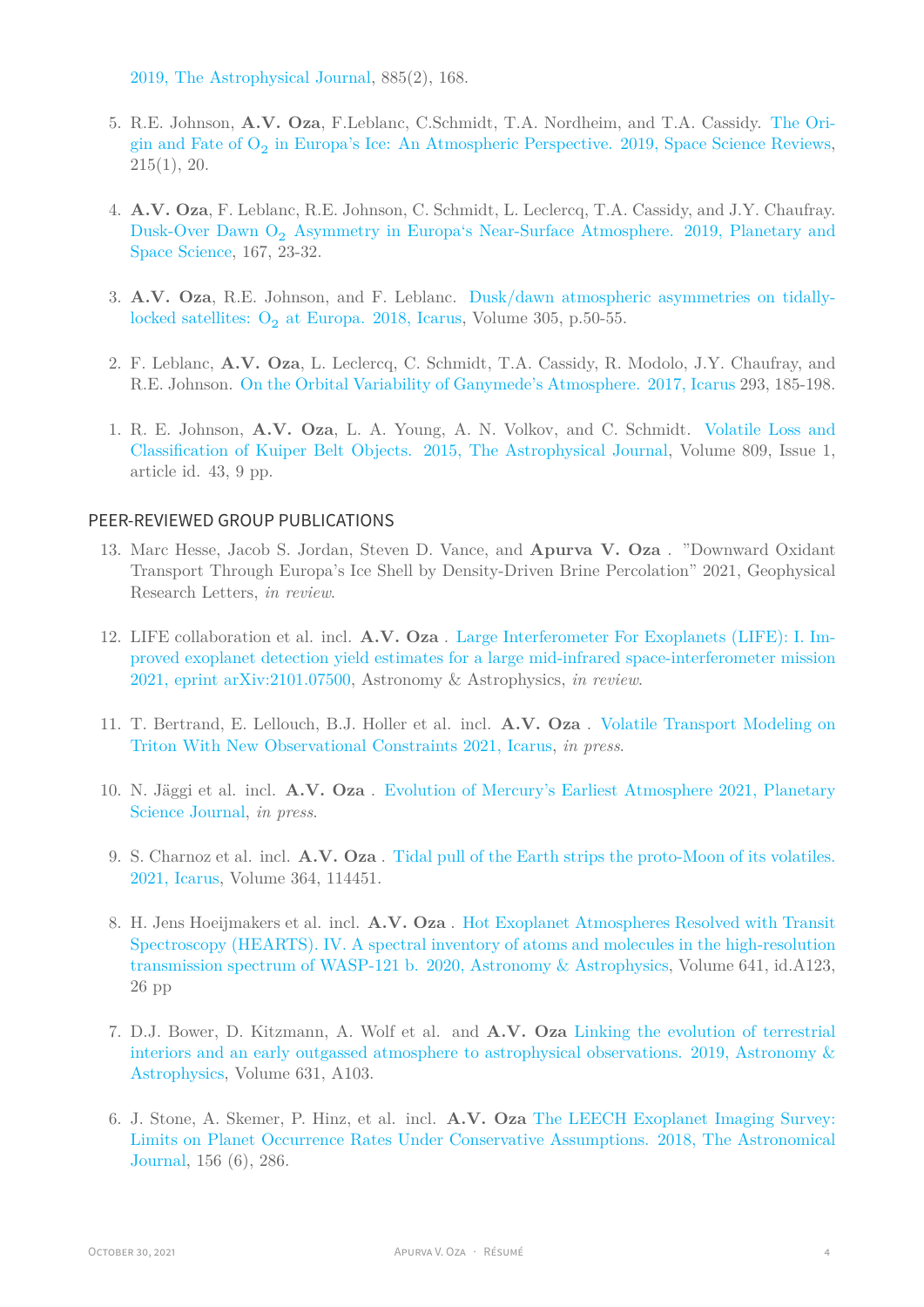- 5. A.Skemer, C. Morley, N. Zimmerman, et al. incl. **A.V. Oza**. [The LEECH Exoplanet Imaging](http://adsabs.harvard.edu/abs/2016ApJ...817..166S) [Survey: Characterization of the Coldest Directly Imaged Exoplanet, GJ 504 b, and Evidence for](http://adsabs.harvard.edu/abs/2016ApJ...817..166S) [Superstellar Metallicity. 2016, The Astrophysical Journal,](http://adsabs.harvard.edu/abs/2016ApJ...817..166S) Volume 817, Issue 2, article id. 166, 10 pp.
- 4. A.-L Maire, A. Skemer, P.M. Hinz, et al. incl. **A.V.Oza**. [The LEECH Exoplanet Imaging](http://www.aanda.org/articles/aa/pdf/2015/04/aa25185-14.pdf) [Survey. Further constraints on the planet architecture of the HR 8799 system. 2015, Astronomy](http://www.aanda.org/articles/aa/pdf/2015/04/aa25185-14.pdf) [& Astrophysics,](http://www.aanda.org/articles/aa/pdf/2015/04/aa25185-14.pdf) Volume 576, id.A133, 10 pp.
- 3. Edward L. Wright, J. Davy Kirkpatrick, Christopher R. Gelino, Sergio Fajardo-Acosta, Gregory Mace, Peter R. Eisenhardt, Daniel Stern, Ian S. McLean, M. F. Skrutskie, **Apurva V. Oza**, M. J. Nelson, Michael C. Cushing, I. Neil Reid, Michele Fumagalli, Adam J. Burgasser. [The First](http://adsabs.harvard.edu/abs/2014AJ....147...61W) [AllWISE Proper Motion Discovery: WISEA J070720.50+170532.7. 2014, The Astronomical](http://adsabs.harvard.edu/abs/2014AJ....147...61W) [Journal](http://adsabs.harvard.edu/abs/2014AJ....147...61W) ,Volume 147, Issue 3, article id. 61, 8.
- 2. P. Petit, F. Ligniéres, G.A. Wade, M. Auriére, D. Alina, T. Böhm, **A.V. Oza**. [Weak magnetic](http://adsabs.harvard.edu/abs/2011AN....332..943P) [fields of intermediate-mass stars. 2011, Astronomische Nachrichten,](http://adsabs.harvard.edu/abs/2011AN....332..943P) Vol.332, Issue 9/10, p.943.
- 1. P. Petit, F. Ligniéres, M. Auriére, G.A. Wade, D. Alina, J. Ballot, T. Böhm, L. Jouve, **A.V. Oza**, F. Paletou, S. Théado. [Detection of a weak surface magnetic field on Sirius A: are all tepid](http://tinyurl.com/pt75udf) [stars magnetic? 2011, Astronomy](http://tinyurl.com/pt75udf) & Astrophysics, Volume 532, id.L13.

## CONFERENCE PROCEEDINGS & SELECTED PRESENTATIONS

- 58. **Apurva V. Oza** "[Extrasolar] lunar volatile evolution: Sodium Oxygen Outgassing" (Invited Talk) JHU/STSCI, Friends of the Lunar Volatiles Seminar (Oct. 2021).
- 57. **Apurva V. Oza** "Outgassing [exo]moons and [exo]planets : Volcanism and atmospheric escape benchmarked to Io and Europa" (Invited Talk) JPL/Caltech, Science and Visitor Colloquium Program (Sep. 2021).
- 56. Jäggi, N. et al. incl. **A V. Oza** [Early Mercury's magma ocean atmosphere](https://ui.adsabs.harvard.edu/abs/2021EGUGA..23.4011J/abstract) (Talk) vEGU21, the 23rd EGU General Assembly, id.EGU21-4011 (April 2021).
- 55. **Apurva V. Oza** "Volcanic Tides on Exoplanets Exomoons: A Geosciences Review of |Na| |K| as a Trace Volatile Orbiting Sun-like Stars" (Invited Talk) University of Texas at Austin, Seminar Series (April 2021).
- 54. Charnoz, S. et al. incl. **A V. Oza** [Tidal Pull of the Earth Strips the Proto-Moon of Its Volatiles](https://ui.adsabs.harvard.edu/abs/2021LPI....52.1326C/abstract) 52nd LPSC, LPI Contribution No. 2548, id.1326 (March 2021).
- 53. Hesse, M. et al. incl. **A V. Oza** [Transport of surface oxidants into internal oceans by brine](https://ui.adsabs.harvard.edu/abs/2021BAAS...53c1041H/abstract) [migration through ice shells](https://ui.adsabs.harvard.edu/abs/2021BAAS...53c1041H/abstract) AASTCS8, Habitable Worlds 2021, id. 1041. BAAS, Vol. 53, No. 3 e-id 2021n3i1041 (March 2021).
- 52. **Apurva V. Oza** [On the Origin of Evaporating Metals at Exoplanet Systems: Evaporating]( https://youtu.be/RYjDJJQvLAs) [Exomoons?]( https://youtu.be/RYjDJJQvLAs) (Invited Talk) NYU, Space Science Series, Abu Dhabi (Dec. 2020).
- 51. **Apurva V. Oza.** and Robert E. Johnson. [A common origin of oxygen at Jupiter's icy moons](https://ui.adsabs.harvard.edu/abs/2020DPS....5221501O/abstract) [and comets: Modeling thermal outgassing at Europa.](https://ui.adsabs.harvard.edu/abs/2020DPS....5221501O/abstract) (Talk), AAS Division of Planetary Science meeting 52, id. 215.01. Bulletin of the American Astronomical Society, Vol. 52, No. 6. (Oct. 2020)
- 50. D. Dubois, **Apurva V. Oza.**, and J. Radebaugh. [The Sulfur Conundrum on Titan: Cryo](https://ui.adsabs.harvard.edu/abs/2020DPS....5221804D/abstract)[volcanism, Outgassing, and Chemical Impact on the Atmosphere.](https://ui.adsabs.harvard.edu/abs/2020DPS....5221804D/abstract) AAS Division of Planetary Science meeting 52, id. 218.04. Bulletin of the American Astronomical Society, Vol. 52, No. 6. (Oct. 2020)
- 49. Gamborino, D. et al. including **Oza, A.V.**. [A Magma Ocean Origin for Mercury's Earliest](https://ui.adsabs.harvard.edu/abs/2020EPSC...14..571G/abstract) [Exosphere.](https://ui.adsabs.harvard.edu/abs/2020EPSC...14..571G/abstract) 14th Europlanet Science Congress 2020, held virtually, id. EPSC2020-571 (Sep. 2020).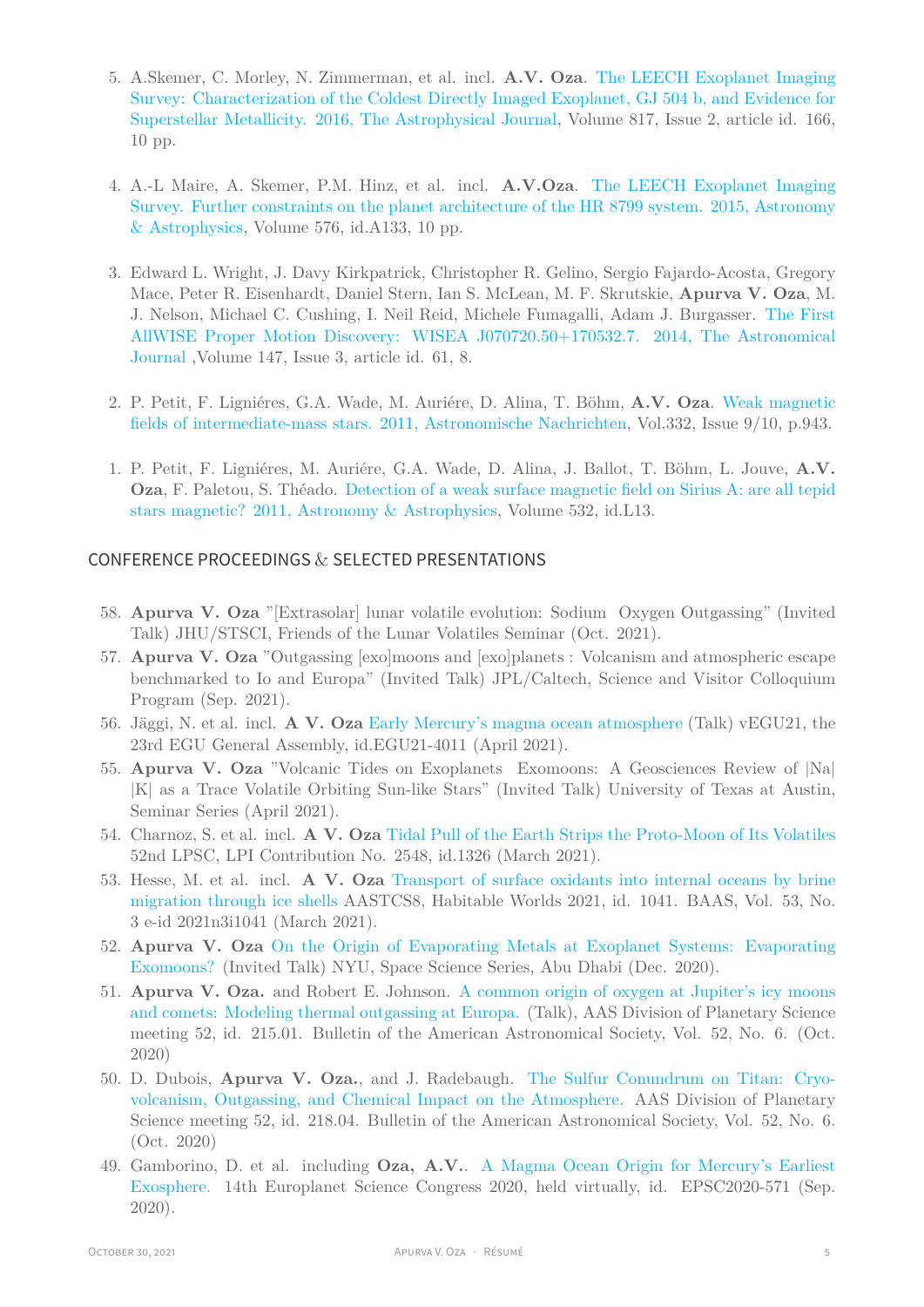- 48. **Oza, Apurva V.** [Observing Above Exoplanets: Sodium Signatures of Volcanically-Active Exo]( https://www.youtube.com/watch?v=HrFJ_i64y-8)[moons.]( https://www.youtube.com/watch?v=HrFJ_i64y-8) (Invited Talk) Tata Institute for Fundamental Research, TIFR Seminar, Mumbai, India (Sep. 2020).
- 47. **Oza, A.V.**, Charnoz, S., and Johnson, R.E. [Detection of Exomoons or Debris Orbiting Ex](https://ui.adsabs.harvard.edu/abs/2020LPICo2195.3047O/abstract)[oplanets.](https://ui.adsabs.harvard.edu/abs/2020LPICo2195.3047O/abstract) Exoplanets in Our Backyard: Solar System and Exoplanet Synergies on Planetary Formation, Evolution, and Habitability (Feb. 2020)
- 46. Rubin, M. et al. including **Oza, A.V.** [Irradiation of water ice samples in the laboratory:](https://ui.adsabs.harvard.edu/abs/2019AGUFM.P23A3467R/abstract) [Implications for surface processes on icy moons and comets](https://ui.adsabs.harvard.edu/abs/2019AGUFM.P23A3467R/abstract) AGU Fall Meeting Abstracts (Dec. 2019)
- 45. **Oza, A.V.** & Mordasini, C. [Planetary Evolution Driven by Atmospheric Escape: Sub-Neptune](https://ui.adsabs.harvard.edu/abs/2019EPSC...13.1507O/abstract) [to Super-Earth Transition over a Range of Stellar Types](https://ui.adsabs.harvard.edu/abs/2019EPSC...13.1507O/abstract) (Talk). DPS/EPSC, Geneva (Sep. 2019)
- 44. **Oza, A.V.** et al. 2019. [Extrasolar Volcanic Activity on the Magmatic Super Earth 55 Cancri-e](https://ui.adsabs.harvard.edu/abs/2019EPSC...13.1714O/abstract) (Poster). DPS/EPSC, Geneva (Sep. 2019)
- 43. Gebek, A. & **Oza, A.V.**. [Nonhydrostatic Density Profiles of Sodium & Potassium at Close-in](https://ui.adsabs.harvard.edu/abs/2019EPSC...13.1795G/abstract) [Gas Giant Exoplanets](https://ui.adsabs.harvard.edu/abs/2019EPSC...13.1795G/abstract) (Talk) DPS/EPSC, Geneva (Sep. 2019)
- 42. Leblanc, F. et al. 2019 including **Oza, A.V.**. [Modelling of Europa's Plume](https://ui.adsabs.harvard.edu/abs/2019EPSC...13..508L/abstract) (Poster). DPS/EPSC, Geneva (Sep. 2019)
- 41. Gamborino,D. et al. 2019 including **Oza, A.V.**. [Silicate Atmospheres: A study of proto-Mercury](https://ui.adsabs.harvard.edu/abs/2019EPSC...13.1672G/abstract) (Poster). DPS/EPSC, Geneva (Sep. 2019)
- 40. Bower, D.J. et al. 2019 including **Oza, A.V.**. [Linking the evolution of terrestrial interiors](https://ui.adsabs.harvard.edu/abs/2019EPSC...13..102B/abstract) [and an early outgassed atmosphere to astrophysical observations](https://ui.adsabs.harvard.edu/abs/2019EPSC...13..102B/abstract) (Poster). DPS/EPSC, Geneva (Sep. 2019)
- 39. Galli, A. et al. 2019 including **Oza, A.V.**. [Laboratory analogues for the icy moons of Jupiter](https://ui.adsabs.harvard.edu/abs/2019EPSC...13..138G/abstract) [– The added value of a time-of-flight mass spectrometer](https://ui.adsabs.harvard.edu/abs/2019EPSC...13..138G/abstract) (Poster). DPS/EPSC, Geneva (Sep. 2019)
- 38. Johnson, R.E. & **Oza, A.V.** Sodium Signatures of Satellites Orbiting Close-in Gas Giant Exoplanets (Solicited Talk). DPS/EPSC, Geneva (Sep. 2019)
- 37. Bolmont, E., **Oza, A.V.**, et al. 2019. [Survival of satellites during the migration of a Hot](https://ui.adsabs.harvard.edu/abs/2019EPSC...13.1590B/abstract) [Jupiter: the influence of tides](https://ui.adsabs.harvard.edu/abs/2019EPSC...13.1590B/abstract) (Talk). DPS/EPSC, Geneva (Sep. 2019)
- 36. **Oza, A.V.** et al. 2019. [Alkaline Signatures of Active Exomoons](https://ui.adsabs.harvard.edu/abs/2019ESS.....430605O/abstract) (Poster). Extreme Solar Systems IV, Reykjavik, Iceland.
- 35. **Oza, A.V.** & C. Dorn et al. 2019 . A New Class of Super-Earths (Talk). Extreme Solar Systems IV, Reykjavik, Iceland.
- 34. **Oza, A.V.** et al. 2019. Rocky Exomoon Signatures Hidden in the Spectra of Close-in Gas Giant Exoplanets. (Invited Talk) Indian Institute of Astrophysics, Seminar, Bangalore, India.
- 33. **Apurva V. Oza** 2019. Evaporating Exomoons. (Talk) University of Chicago, Chicago, USA.
- 32. **Oza, A.V.** et al. 2019. Illuminating the Magnetospheres of Close-in Giant Exoplanets: Metallic Signatures of Volcanic Exomoons. (Invited Talk) Raman Research Institute, Bangalore, India.
- 31. **Oza, A.V.** et al. 2018. Na & K at Close-in Exoplanets: Evidence for Geologically-Active Satellites? (Talk) New York University, New York, USA.
- 30. **Oza, A.V.** et al. 2018. O<sub>2</sub> [Outgassing at Icy Satellites and Comets.](http://adsabs.harvard.edu/abs/2018DPS....5040303O) (Talk) American Astronomical Society, DPS meeting 50, id.403.03
- 29. **Oza, A.V.** et al. 2018. Exogenic Volatiles in the Extended Exospheres of Extrasolar Giant Planets. (Talk) European Planetary Science Congress, Berlin, Germany.
- 28. **Oza, A.V.** et al. 2018. Distinguishing Exogenic and Endogenic Volatiles in Extrasolar Giant Planet Exospheres. (Invited Talk) NASA Goddard, Maryland.
- 27. **Oza, A.V.** et al. 2018. Volcanic Extrasolar Satellite Signatures. (Invited Talk) Observatory of Geneva, Switzerland.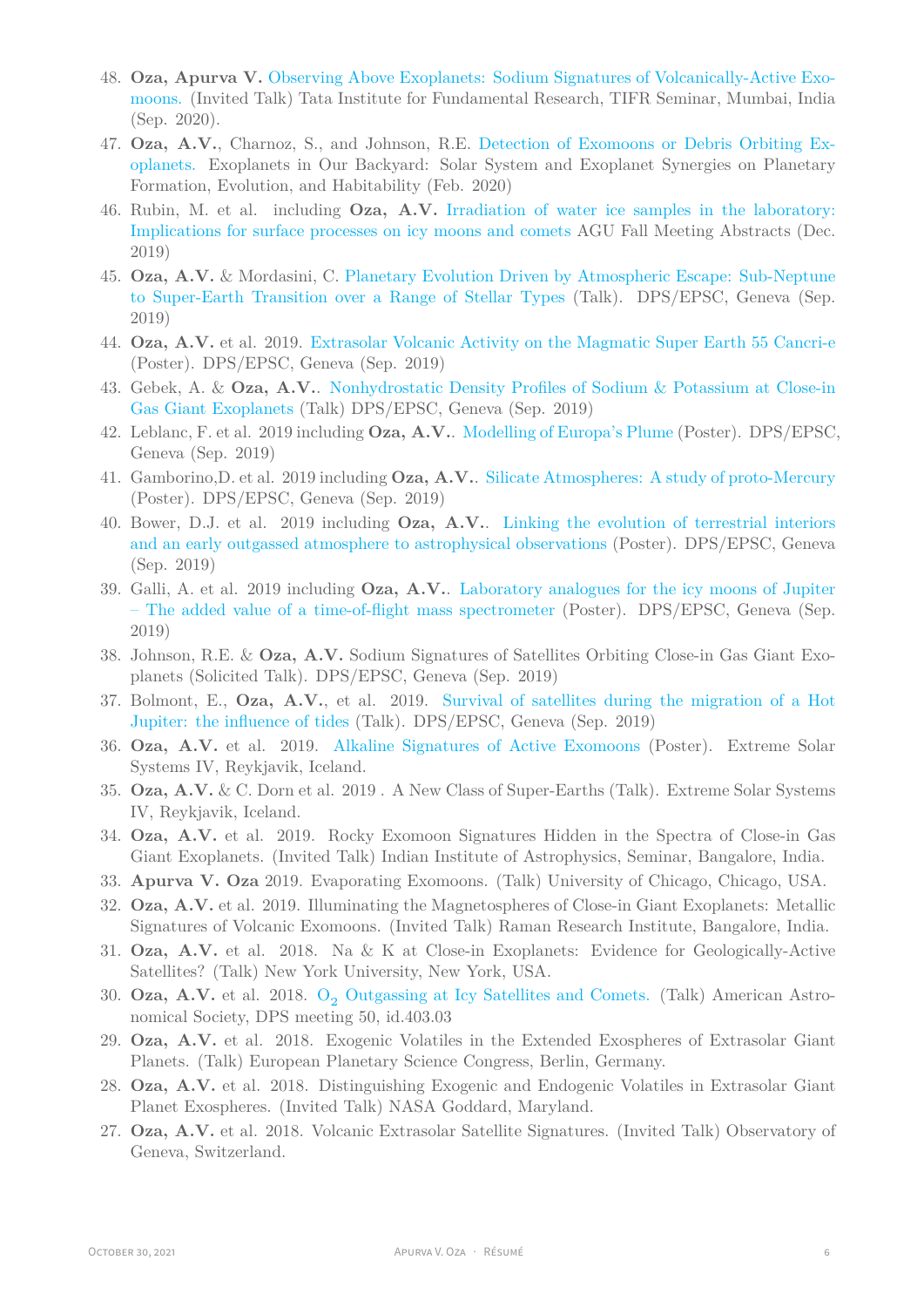- 26. Galli, A. et al. 2018 including **Oza, A.V.** [Simulating the plasma ice interaction in the lab for](http://adsabs.harvard.edu/abs/2018EGUGA..20.4802G) [Jupiter's icy moons](http://adsabs.harvard.edu/abs/2018EGUGA..20.4802G) 20th EGU General Assembly, EGU2018, Proceedings from the conference held 4-13 April, 2018 in Vienna, Austria, p.4802
- 25. **Apurva V. Oza**. Outgassing Ocean Worlds. (Invited Talk) Indian Space Research Organization (ISRO), PRL, Ahmedebad, India, Jan. 2018.
- 24. **Oza, A.V.** et al. 2017. [Atmospheric Bulges on Tidally-Locked Satellites.](http://adsabs.harvard.edu/abs/2017DPS....4920312O) (Talk) American Astronomical Society, DPS meeting 49, id.203.12
- 23. **Oza, A.V.** et al. 2017. [Rotation-Driven Icy Galilean Satellite Exospheres.](http://oza.page.latmos.ipsl.fr/publications/Oza_etal_2017B.pdf) (Invited Talk) Center for Space and Habitability. Bern, Switzerland
- 22. **Oza, A.V.** et al. 2017. Les Bosses Atmospheriques. (Invited Talk) LESIA. Meudon, France.
- 21. **Oza, A.V.** et al. 2017. [Europa and Ganymede's Water-Product Exospheres.](http://adsabs.harvard.edu/abs/2017EPSC...11..626O) (Poster) European Planetary Science Congress 2017, held 17-22 September, 2017 in Riga Latvia, id. EPSC2017-626
- 20. **Oza, A.V.** et al. 2017. [Rotation-Driven Icy Galilean Satellite Exospheres.](http://oza.page.latmos.ipsl.fr/publications/Oza_etal_2017B.pdf) (Talk) Ices in the Solar System. ESA-AC. Madrid, Spain.
- 19. **Oza, A.V** et al. 2016. [Directly Detecting Molecular Oxygen Exospheres at Europa and](http://adsabs.harvard.edu/abs/2016DPS....4851705O) [Ganymede.](http://adsabs.harvard.edu/abs/2016DPS....4851705O) (Poster). Canary Islands Winter School of Astrophysics
- 18. **Oza, A.V** et al. 2016. [Origin and Evolution of Europa's Oxygen Exosphere.](http://adsabs.harvard.edu/abs/2016DPS....4851705O) (Talk). AAS/Division for Planetary Sciences Meeting Abstracts, Vol. 48, 517.05.
- 17. **Oza, A.V** et al. 2016. [On the Direct Detection of Water Exospheres at Europa and Ganymede.](http://adsabs.harvard.edu/abs/2016DPS....4851705O) (Poster). CNES Toulouse, France. 2016
- 16. Leblanc, F., **Oza, A.V** et al. 2016. [3D Multispecies Collisional Model of Ganymede's Atmo](http://adsabs.harvard.edu/abs/2016DPS....4842909L)[sphere.](http://adsabs.harvard.edu/abs/2016DPS....4842909L) (Poster). AAS/Division for Planetary Sciences Meeting Abstracts, Vol. 48, 429.09.
- 15. **Oza, A.V.** et al. 2016 "Development of a Carbon Nanotube Ionizer for Exosphere Exploration." (Poster). Programme Nationale Soleil-Terre. Hendaye, France.
- 14. **Oza, A.V.** et al. 2016 [Capturing Atmospheres via Nanotechnology and 3D Exosphere Simula](http://www.esep.pro/-5eme-Journee-Instrumentation-.html)[tions.](http://www.esep.pro/-5eme-Journee-Instrumentation-.html) (Talk). ESEP: Space Instrumentation for planetary exploration. Observatoire de Paris, Meudon, France.
- 13. **Oza, A.V. et al. 2015** [Towards a Carbon Nanotube Ionization Source for Planetary Atmo](http://adsabs.harvard.edu/abs/2015AGUFM.P11B2071O)[sphere Exploration.](http://adsabs.harvard.edu/abs/2015AGUFM.P11B2071O) (Poster). AGU Fall Meeting. San Francisco, California
- 12. **Oza, A.V. et al. 2015** "Carbon Nanotube Ionization Source for Planetary Atmosphere Exploration." (Talk). Institut d'Astrophysique de Paris. Paris, France.
- 11. Schmidt, C. et al. 2015 including **Oza, A.V.** [Plasma Parameters in Io's Torus II: Measurements](http://adsabs.harvard.edu/abs/2015EPSC...10..418S) [from Apache Point Observatory](http://adsabs.harvard.edu/abs/2015EPSC...10..418S). European Planetary Science Congress 2015. Nantes, France.
- 10. Troup, N. et al. 2015 including **Oza, A.V.** [A Study of Statistical Binaries with SDSS/APOGEE.](http://adsabs.harvard.edu/abs/2015AAS...22534006N) American Astronomical Society, AAS Meeting 225, id.340.06.
- 9. **Oza, A.V.** et al. 2014, "Exploration of Planetary Atmospheres : Simulation and Detection." (Talk). Institut d'Astrophysique de Paris. Paris, France.
- 8. Johnson, R.E.,**Oza, A.V** et al. 2014, [Volatile Loss and Classification of Kuiper Belt Objects.](http://adsabs.harvard.edu/abs/2014DPS....4651001J) American Astronomical Society, DPS meeting 46, id.510.01.
- 7. Skemer, A. et al. 2014 incl. **A.V.Oza** [High contrast imaging at the LBT: the LEECH exoplanet](http://adsabs.harvard.edu/abs/2014SPIE.9148E..0LS) [imaging survey.](http://adsabs.harvard.edu/abs/2014SPIE.9148E..0LS) Proceedings of the SPIE, Volume 9148, id. 91480L 12 pp. (2014). (SPIE Homepage)
- 6. Turner, J. et al. 2014 incl. **A.V.Oza** [Plasma Parameters in Io's Torus I: Measurements from](http://adsabs.harvard.edu/abs/2014AGUFM.P13E..07T) [Apache Point Observatory.](http://adsabs.harvard.edu/abs/2014AGUFM.P13E..07T) American Geophysical Union, Fall Meeting 2014, abstract P13E-07.
- 5. Skemer,A. et al. incl. **Oza, A.V**. [LEECH: A 100 Night Exoplanet Imaging Survey at the LBT](http://adsabs.harvard.edu/abs/2014IAUS..299...70S) " Exploring the Formation and Evolution of Planetary Systems, " *Proceedings of the International Astronomical Union*, IAU Symposium, Volume 299, pp. 70-71, January 2014.
- 4. **Oza, A.V.**, Reichart, D., Trotter, A. [Probing the Circumburst Environment](http://adsabs.harvard.edu/abs/2012AAS...21944209O) & Jet of GRB [091018A : Modeling the Synchrotron Peak - Cooling Break Cross Over.](http://adsabs.harvard.edu/abs/2012AAS...21944209O) *American Astronomical*